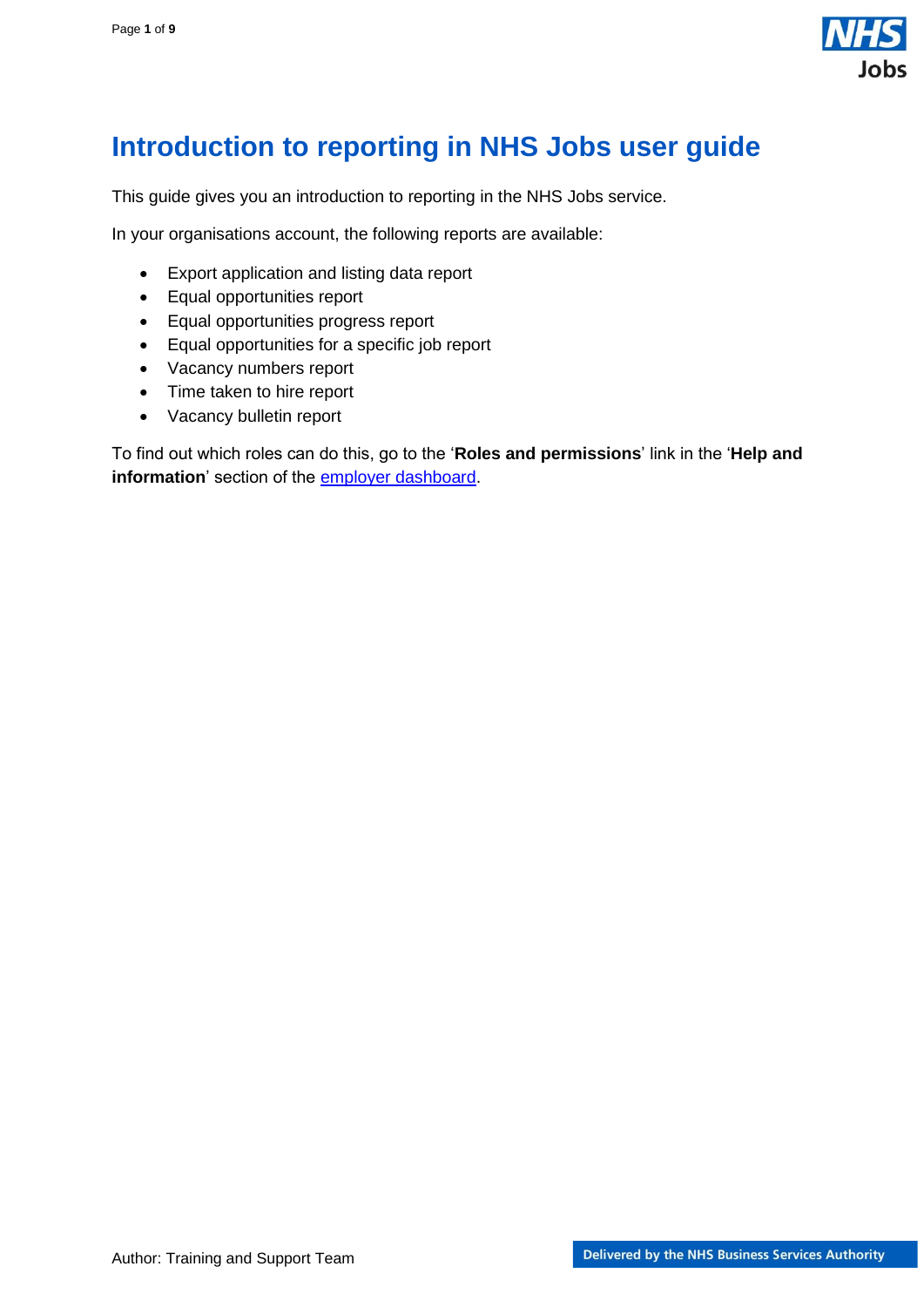# **Contents**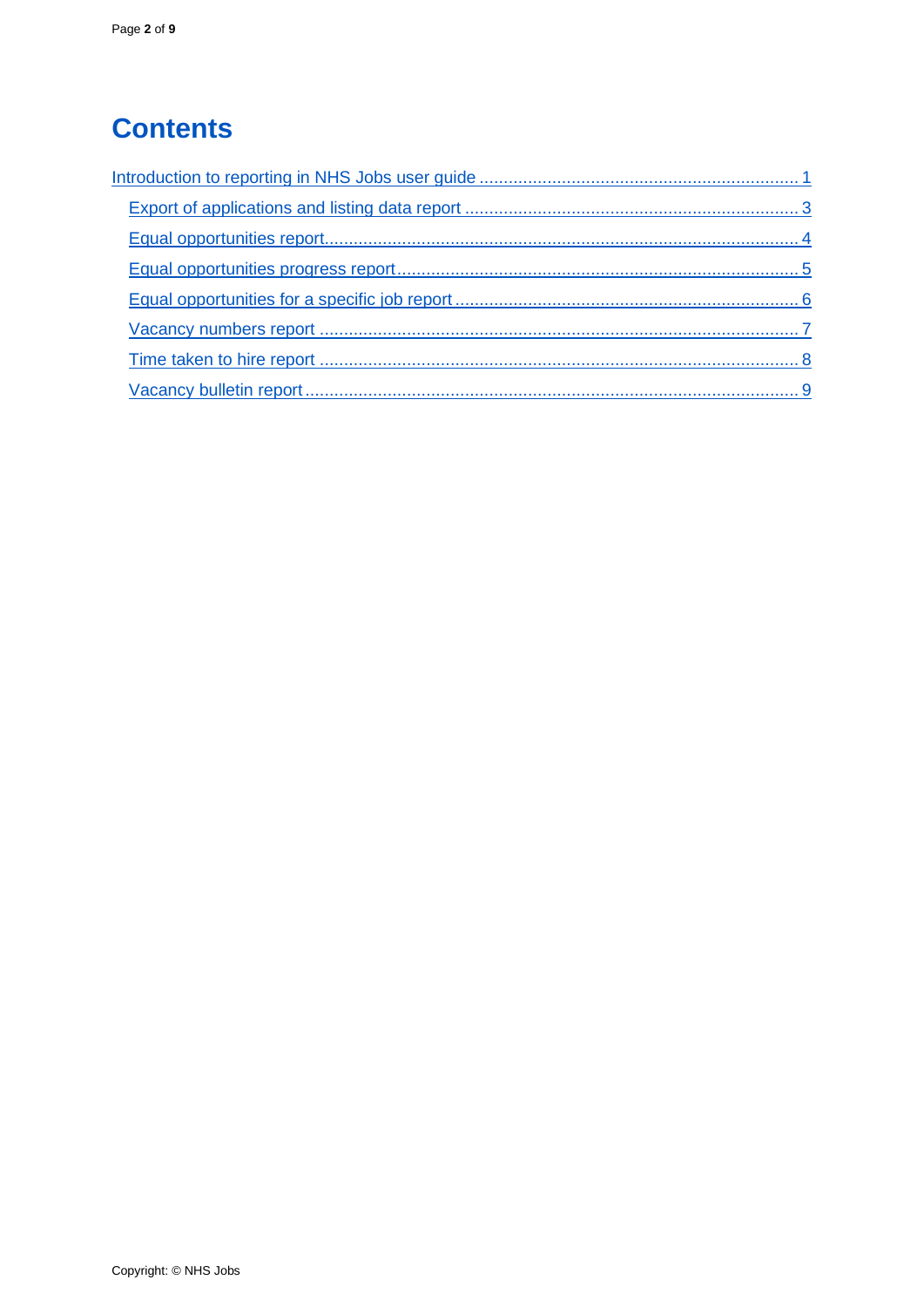# <span id="page-2-0"></span>**Export of applications and listing data report**

This report shows the organisations jobs and applications.

**Important:** The report is downloaded in a comma-separated values (CSV) document.

|                 |                                                                                                          |                                 | $\Omega$                   |  | G                                                                  | H                            |                                    |                                       |                                             |                |
|-----------------|----------------------------------------------------------------------------------------------------------|---------------------------------|----------------------------|--|--------------------------------------------------------------------|------------------------------|------------------------------------|---------------------------------------|---------------------------------------------|----------------|
|                 | Vacancy ID: Employer code Account code Vacancy reference ATS reference Position number Organisation name |                                 |                            |  |                                                                    | Job title                    | Location                           | Salary                                | Pay scheme                                  | Pay band/scale |
|                 | 7357 T8733                                                                                               |                                 | 126312 T8733-21-3224       |  | User Acceptance Testing (Reports) Security & Car Parking Manager   |                              | NE15 8NY                           | Range: £31365.00 to £37890.00 a year  | Agenda for change                           | Band 6         |
|                 | 7357 T8733                                                                                               |                                 | 126312 T8733-21-3224       |  | User Acceptance Testing (Reports) Security & Car Parking Manager   |                              | NE15 8NY                           | Range: £31365.00 to £37890.00 a year  | Agenda for change                           | Band 6         |
|                 | 7357 T8733                                                                                               |                                 | 126312 T8733-21-3224       |  | User Acceptance Testing (Reports) Security & Car Parking Manager   |                              | NE15 8NY                           | Range: £31365.00 to £37890.00 a year  | Agenda for change                           | Band 6         |
|                 | 7357 T8733                                                                                               |                                 | 126312 T8733-21-3224       |  | User Acceptance Testing (Reports) Security & Car Parking Manager   |                              | NE15 SNY                           | Range: £31365.00 to £37890.00 a year  | Agenda for change                           | Band 6         |
|                 | 7357 T8733                                                                                               |                                 | 126312 T8733-21-3224       |  | User Acceptance Testing (Reports) Security & Car Parking Manager   |                              | NE15 8NY                           | Range: £31365.00 to £37890.00 a year  | Agenda for change                           | Band 6         |
|                 | 7333 T8733                                                                                               |                                 | 126312 T8733-21-0958       |  | User Acceptance Testing (Reports) Consultant Forensic Psychiatrist |                              | WD6 LIN                            | Negotiable                            | Hospital medical or dental Specialty Doctor |                |
|                 | 7370 T8733                                                                                               |                                 | 126312 T8733-21-8648       |  | User Acceptance Testing (Reports) Registered Nurse                 |                              | NE15 BNY                           | Range: £24907.00 to £30615.00 a year  | Agenda for change                           | Band 5         |
|                 | 7370 T8733                                                                                               |                                 | 126312 T8733-21-8648       |  | User Acceptance Testing (Reports) Registered Nurse                 |                              | NE15 8NY                           | Range: £24907.00 to £30615.00 a year  | Agenda for change                           | Band 5         |
| 10              | 7370 T8733                                                                                               |                                 | 126312 T8733-21-8648       |  | User Acceptance Testing (Reports) Registered Nurse                 |                              | NE15 8NY                           | Range: £24907.00 to £30615.00 a year  | Agenda for change                           | Band 5         |
| 11              | 7370 T8733                                                                                               |                                 | 126312 T8733-21-8648       |  | User Acceptance Testing (Reports) Registered Nurse                 |                              | NE15 BNY                           | Range: £24907.00 to £30615.00 a year  | Agenda for change                           | Band 5         |
| 12              | 7370 T8733                                                                                               |                                 | 126312 T8733-21-8648       |  | User Acceptance Testing (Reports) Registered Nurse                 |                              | NF15 8NY                           | Range: £24907.00 to £30615.00 a year  | Agenda for change                           | Band 5         |
| 13              | 7370 T8733                                                                                               |                                 | 126312 T8733-21-8648       |  | User Acceptance Testing (Reports) Registered Nurse                 |                              | NE15 BNY                           | Range: £24907.00 to £30615.00 a year  | Agenda for change                           | Band 5         |
| 14              | 7371 T8733                                                                                               |                                 | 126312 T8733-21-9030       |  | User Acceptance Testing (Reports) Registered Nurse - Endoscopy     |                              | NE15 8NY                           | Range: £24907.00 to £30615.00 a year  | Agenda for change                           | Band 5         |
| 15              | 7371 T8733                                                                                               |                                 | 126312 T8733-21-9030       |  | User Acceptance Testing (Reports) Registered Nurse - Endoscopy     |                              | NE15 BNY                           | Range: £24907.00 to £30615.00 a year  | Agenda for change                           | Band 5         |
| 16 <sup>1</sup> | 7371 T8733                                                                                               |                                 | 126312 T8733-21-9030       |  | User Acceptance Testing (Reports) Registered Nurse - Endoscopy     |                              | NE15 8NY                           | Range: £24907.00 to £30615.00 a year  | Agenda for change                           | Band 5         |
| 17              | 7371 T8733                                                                                               |                                 | 126312 T8733-21-9030       |  | User Acceptance Testing (Reports) Registered Nurse - Endoscopy     |                              | NE15 8NY                           | Range: £24907.00 to £30615.00 a year  | Agenda for change                           | Band 5         |
| 18              | 7371 T8733                                                                                               |                                 | 126312 T8733-21-9030       |  | User Acceptance Testing (Reports) Registered Nurse - Endoscopy     |                              | NE15 BNY                           | Range: £24907.00 to £30615.00 a year  | Agenda for change                           | Band 5         |
| 19              | 7460 T8733                                                                                               |                                 | 126312 T8733-21-0141       |  | User Acceptance Testing (Reports) Service Specialist               |                              | NE15 8NY                           | Range: £53168.00 to £62001.00 a year  | Agenda for change                           | Band 8b        |
| 20              | 7460 T8733                                                                                               |                                 | 126312 T8733-21-0141       |  | User Acceptance Testing (Reports) Service Specialist               |                              | NE15 8NY                           | Range: £53168.00 to £62001.00 a year  | Agenda for change                           | Band 8b        |
| 21              | 7372 T8733                                                                                               |                                 | 126312 T8733-21-6074       |  | User Acceptance Testing (Reports) Registered Nurse - Endoscopy     |                              | NE15 BNY                           | Range: £24907.00 to £30615.00 a year  | Agenda for change                           | Band 5         |
| 22              | 7372 T8733                                                                                               |                                 | 126312 T8733-21-6074       |  | User Acceptance Testing (Reports) Registered Nurse - Endoscopy     |                              | NE15 8NY                           | Range: £24907.00 to £30615.00 a year  | Agenda for change                           | Band 5         |
| 23              | 7372 T8733                                                                                               |                                 | 126312 T8733-21-6074       |  | User Acceptance Testing (Reports)                                  | Registered Nurse - Endoscopy | NE15 BNY                           | Range: £24907.00 to £30615.00 a year  | Agenda for change                           | Band 5         |
| 24              | 7372 T8733                                                                                               |                                 | 126312 T8733-21-6074       |  | User Acceptance Testing (Reports) Registered Nurse - Endoscopy     |                              | NE15 SNY                           | Range: £24907.00 to £30615.00 a year  | Agenda for change                           | Band 5         |
| 25              | 7404 T8733                                                                                               |                                 | 126312 T8733-21-9910       |  | User Acceptance Testing (Reports) Registered Nurse                 |                              | NE15 8NY                           | Range: £24907.00 to £30615.00 a year  | Agenda for change                           | Band 5         |
| 26              | 7404 T8733                                                                                               |                                 | 126312 T8733-21-9910       |  | User Acceptance Testing (Reports) Registered Nurse                 |                              | NE15 8NY                           | Range: £24907.00 to £30615.00 a year. | Agenda for change                           | Band 5         |
| 27              | 7404 T8733                                                                                               |                                 | 126312 T8733-21-9910       |  | User Acceptance Testing (Reports) Registered Nurse                 |                              | NE15 8NY                           | Range: £24907.00 to £30615.00 a year  | Agenda for change                           | Band 5         |
| 28              | 7404 T8733                                                                                               |                                 | 126312 T8733-21-9910       |  | User Acceptance Testing (Reports) Registered Nurse                 |                              | NE15 8NY                           | Range: £24907.00 to £30615.00 a year  | Agenda for change                           | Band 5         |
| 29              | 7404 T8733                                                                                               |                                 | 126312 T8733-21-9910       |  | User Acceptance Testing (Reports) Registered Nurse                 |                              | NF15 8NY                           | Range: £24907.00 to £30615.00 a year  | Agenda for change                           | Band 5         |
| 30              | 7352 T8733                                                                                               |                                 | 126312 T8733-21-4361       |  | User Acceptance Testing (Reports) Digital Developer                |                              | NF15 SNY                           | Range: £30000.00 to £35000.00 a year  | Other pay scheme type                       |                |
| 31              | 7352 T8733                                                                                               |                                 | 126312 T8733-21-4361       |  | User Acceptance Testing (Reports) Digital Developer                |                              | NE15 BNY                           | Range: £30000.00 to £35000.00 a year  | Other pay scheme type                       |                |
| 32              | 7352 T8733                                                                                               |                                 | 126312 T8733-21-4361       |  | User Acceptance Testing (Reports) Digital Developer                |                              | <b>NE15 8NY</b>                    | Range: £30000.00 to £35000.00 a year  | Other pay scheme type                       |                |
| 33              | 7352 T8733                                                                                               |                                 | 126312 T8733-21-4361       |  | User Acceptance Testing (Reports) Digital Developer                |                              | NE15 BNY                           | Range: £30000.00 to £35000.00 a year  | Other pay scheme type                       |                |
| 34              | 7353 T8733                                                                                               |                                 | 126312 T8733-21-1160       |  | User Acceptance Testing (Reports) Training and Support Assistant   |                              | NE15 8NY                           | Fixed: £23000.00 a year               | Other pay scheme type                       |                |
| 35              | 7353 T8733                                                                                               |                                 | 126312 T8733-21-1160       |  | User Acceptance Testing (Reports) Training and Support Assistant   |                              | NE15 8NY                           | Fixed: £23000.00 a year               | Other pay scheme type                       |                |
| 36              | 7353 T8733                                                                                               |                                 | 126312 T8733-21-1160       |  | User Acceptance Testing (Reports) Training and Support Assistant   |                              | NE15 8NY                           | Fixed: £23000.00 a year               | Other pay scheme type                       |                |
| 37              | 7353 T8733                                                                                               |                                 | 126312 T8733-21-1160       |  | User Acceptance Testing (Reports) Training and Support Assistant   |                              | NE15 8NY                           | Fixed: £23000.00 a year               | Other pay scheme type                       |                |
| 38              | 7353 T8733                                                                                               |                                 | 126312 T8733-21-1160       |  | User Acceptance Testing (Reports) Training and Support Assistant   |                              | NE15 8NY                           | Fixed: £23000.00 a year               | Other pay scheme type                       |                |
| 39              | 7378 T8733                                                                                               |                                 | 126312 T8733-21-1051       |  | User Acceptance Testing (Reports) Outpatient Clerk                 |                              | NE15 BNY                           | Fixed: £18356.00 a year               | Agenda for change                           | Band 2         |
| 40              | 7378 T8733                                                                                               |                                 | 126312 T8733-21-1051       |  | User Acceptance Testing (Reports) Outpatient Clerk                 |                              | NE15 8NY                           | Fixed: £18356.00 a year               | Agenda for change                           | Band 2         |
|                 |                                                                                                          | APPLICATION EXPORT b610b620-1a4 | ERFATA WATER AS AREA<br>G) |  | Henn Annankanna Vastina (Rannata)  Automaticat Alash               |                              | AIRER RAILE<br>$\vert \cdot \vert$ | Floody FRANK AR ALLEAN                | Annuals Construction                        | $n = 4n$       |

To find out how to run this report, go to the '**How to run the export of applications and**  listing data report' user guide or video from the 'Run a report' section of the 'Help and [support for employers'](https://www.nhsbsa.nhs.uk/new-nhs-jobs-service/help-and-support-employers) webpage.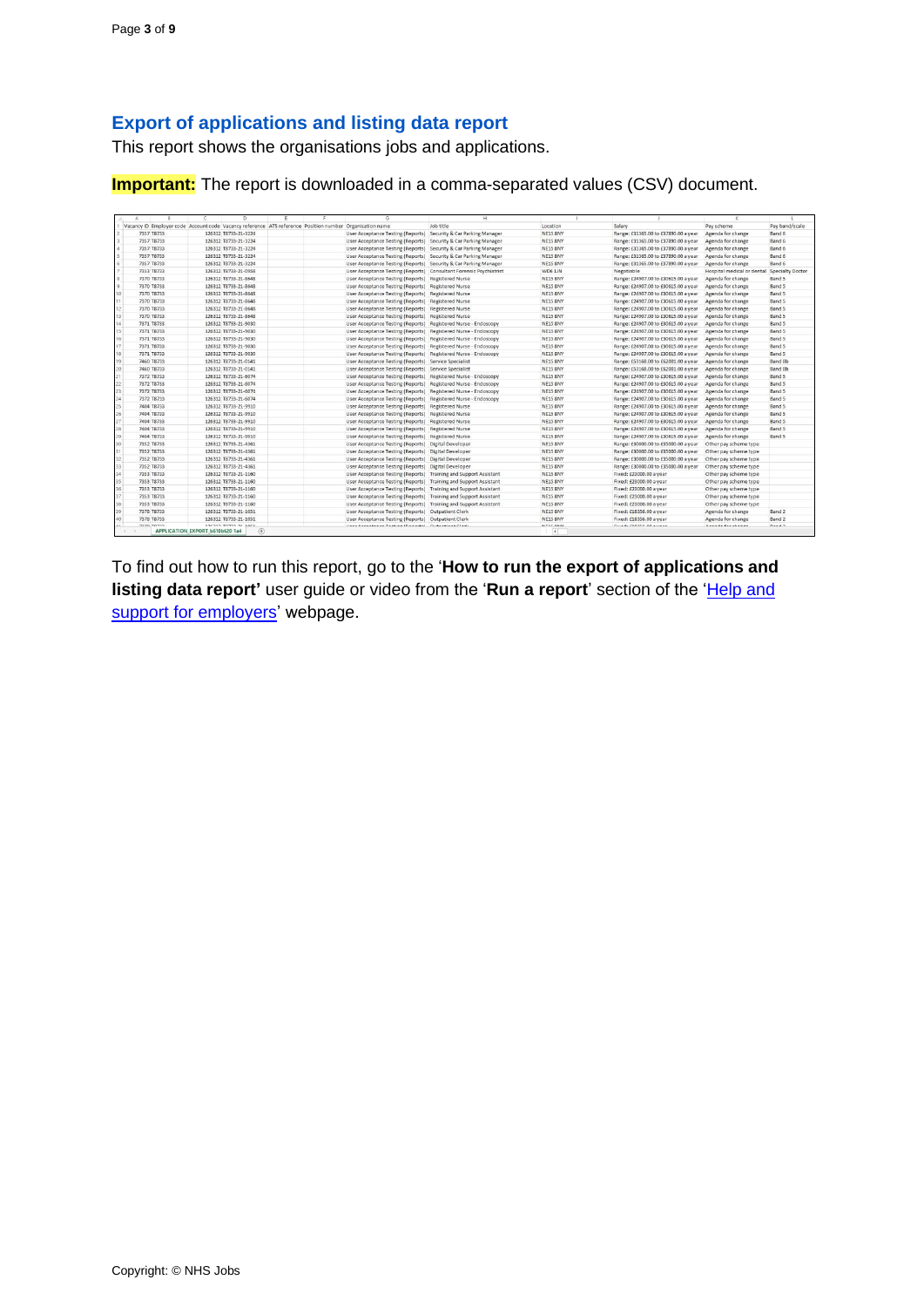### <span id="page-3-0"></span>**Equal opportunities report**

This report shows the number of submitted applications grouped into the equality and diversity monitoring categories.

**Important:** The report is downloaded in a comma-separated values (CSV) document.

| Jun21 Adverts Jul21 Adverts Aug21 Adverts Sep21 Adverts<br>Category<br><b>Description</b><br>Male<br>14<br>Gender<br>$\overline{2}$<br>10 <sup>°</sup><br>Female<br>23<br>$\mathbf{1}$<br>$\overline{9}$<br>11<br>$\overline{2}$<br>$\mathbf{8}$<br>Prefer not to say<br>Is your gender the same as that assigned at birth?<br>Yes<br>27<br>$\mathbf{1}$<br>13<br>$\overline{2}$<br>No<br>$\overline{9}$<br>5<br>Prefer not to say<br>12<br>$\overline{2}$<br>$\overline{9}$<br><b>Disability</b><br>10<br>$\mathbf{1}$<br>8<br>Yes<br><b>No</b><br>27<br>$\overline{2}$<br>11<br>۰<br>$\overline{2}$<br>11<br>8<br>10<br>Prefer not to say<br>11 Criminal Conviction<br>Yes<br>$\overline{a}$<br>$\bullet$<br>5<br>12<br>44<br>s<br>22<br>No<br>White: English, Scottish, Welsh, Northern Irish, British<br>16<br>$\bullet$<br>13 Ethnicity<br>$\overline{a}$<br>White: Irish<br>$\mathbf{1}$<br>$\bullet$<br>$\mathbf{1}$<br>14<br>Any other white background<br>$\mathbf{I}$<br>$\mathbf{1}$<br>$\overline{3}$<br>15 <sup>1</sup><br>$\overline{2}$<br>16 <sup>1</sup><br>Asian/Asian British: Bangladeshi<br>$\bullet$<br>$\mathbf{0}$<br>17 <sup>1</sup><br>Asian/Asian British: Chinese<br>$\mathbf{1}$<br>$\overline{0}$<br>$\mathbf{1}$<br>18<br>$\overline{2}$<br>Asian/Asian British: Indian<br>$\bullet$<br>$\mathbf{1}$<br>$\bullet$<br>19<br>Asian/Asian British: Pakistani<br>$\overline{0}$<br>$\mathbf{1}$<br>20 <sup>°</sup><br>Asian/Asian British: Other<br>$\mathbf{1}$<br>$\mathbf{1}$<br>$\overline{2}$<br>$\bullet$<br>21<br><b>Black/Black British: African</b><br>$\mathbf{1}$<br>$\mathbf{1}$<br>22<br>$\overline{2}$<br>Black/Black British: Caribbean<br>$\mathbf{1}$<br>$\bullet$<br>23<br><b>Black/Black British: Other</b><br>$\mathbf{0}$<br>$\mathbf{O}$<br>$\mathbf{0}$ | $\Delta$ | $\overline{B}$         | $\epsilon$   | D            | E | E            |
|-----------------------------------------------------------------------------------------------------------------------------------------------------------------------------------------------------------------------------------------------------------------------------------------------------------------------------------------------------------------------------------------------------------------------------------------------------------------------------------------------------------------------------------------------------------------------------------------------------------------------------------------------------------------------------------------------------------------------------------------------------------------------------------------------------------------------------------------------------------------------------------------------------------------------------------------------------------------------------------------------------------------------------------------------------------------------------------------------------------------------------------------------------------------------------------------------------------------------------------------------------------------------------------------------------------------------------------------------------------------------------------------------------------------------------------------------------------------------------------------------------------------------------------------------------------------------------------------------------------------------------------------------------------------------------------------------------------------------------------------------------------------------------------------------------------|----------|------------------------|--------------|--------------|---|--------------|
|                                                                                                                                                                                                                                                                                                                                                                                                                                                                                                                                                                                                                                                                                                                                                                                                                                                                                                                                                                                                                                                                                                                                                                                                                                                                                                                                                                                                                                                                                                                                                                                                                                                                                                                                                                                                           |          |                        |              |              |   |              |
|                                                                                                                                                                                                                                                                                                                                                                                                                                                                                                                                                                                                                                                                                                                                                                                                                                                                                                                                                                                                                                                                                                                                                                                                                                                                                                                                                                                                                                                                                                                                                                                                                                                                                                                                                                                                           |          |                        |              |              |   |              |
|                                                                                                                                                                                                                                                                                                                                                                                                                                                                                                                                                                                                                                                                                                                                                                                                                                                                                                                                                                                                                                                                                                                                                                                                                                                                                                                                                                                                                                                                                                                                                                                                                                                                                                                                                                                                           |          |                        |              |              |   |              |
|                                                                                                                                                                                                                                                                                                                                                                                                                                                                                                                                                                                                                                                                                                                                                                                                                                                                                                                                                                                                                                                                                                                                                                                                                                                                                                                                                                                                                                                                                                                                                                                                                                                                                                                                                                                                           |          |                        |              |              |   |              |
|                                                                                                                                                                                                                                                                                                                                                                                                                                                                                                                                                                                                                                                                                                                                                                                                                                                                                                                                                                                                                                                                                                                                                                                                                                                                                                                                                                                                                                                                                                                                                                                                                                                                                                                                                                                                           |          |                        |              |              |   |              |
|                                                                                                                                                                                                                                                                                                                                                                                                                                                                                                                                                                                                                                                                                                                                                                                                                                                                                                                                                                                                                                                                                                                                                                                                                                                                                                                                                                                                                                                                                                                                                                                                                                                                                                                                                                                                           |          |                        |              |              |   |              |
|                                                                                                                                                                                                                                                                                                                                                                                                                                                                                                                                                                                                                                                                                                                                                                                                                                                                                                                                                                                                                                                                                                                                                                                                                                                                                                                                                                                                                                                                                                                                                                                                                                                                                                                                                                                                           |          |                        |              |              |   |              |
|                                                                                                                                                                                                                                                                                                                                                                                                                                                                                                                                                                                                                                                                                                                                                                                                                                                                                                                                                                                                                                                                                                                                                                                                                                                                                                                                                                                                                                                                                                                                                                                                                                                                                                                                                                                                           |          |                        |              |              |   |              |
|                                                                                                                                                                                                                                                                                                                                                                                                                                                                                                                                                                                                                                                                                                                                                                                                                                                                                                                                                                                                                                                                                                                                                                                                                                                                                                                                                                                                                                                                                                                                                                                                                                                                                                                                                                                                           |          |                        |              |              |   |              |
|                                                                                                                                                                                                                                                                                                                                                                                                                                                                                                                                                                                                                                                                                                                                                                                                                                                                                                                                                                                                                                                                                                                                                                                                                                                                                                                                                                                                                                                                                                                                                                                                                                                                                                                                                                                                           |          |                        |              |              |   |              |
|                                                                                                                                                                                                                                                                                                                                                                                                                                                                                                                                                                                                                                                                                                                                                                                                                                                                                                                                                                                                                                                                                                                                                                                                                                                                                                                                                                                                                                                                                                                                                                                                                                                                                                                                                                                                           |          |                        |              |              |   |              |
|                                                                                                                                                                                                                                                                                                                                                                                                                                                                                                                                                                                                                                                                                                                                                                                                                                                                                                                                                                                                                                                                                                                                                                                                                                                                                                                                                                                                                                                                                                                                                                                                                                                                                                                                                                                                           |          |                        |              |              |   |              |
|                                                                                                                                                                                                                                                                                                                                                                                                                                                                                                                                                                                                                                                                                                                                                                                                                                                                                                                                                                                                                                                                                                                                                                                                                                                                                                                                                                                                                                                                                                                                                                                                                                                                                                                                                                                                           |          |                        |              |              |   |              |
|                                                                                                                                                                                                                                                                                                                                                                                                                                                                                                                                                                                                                                                                                                                                                                                                                                                                                                                                                                                                                                                                                                                                                                                                                                                                                                                                                                                                                                                                                                                                                                                                                                                                                                                                                                                                           |          |                        |              |              |   |              |
|                                                                                                                                                                                                                                                                                                                                                                                                                                                                                                                                                                                                                                                                                                                                                                                                                                                                                                                                                                                                                                                                                                                                                                                                                                                                                                                                                                                                                                                                                                                                                                                                                                                                                                                                                                                                           |          |                        |              |              |   |              |
|                                                                                                                                                                                                                                                                                                                                                                                                                                                                                                                                                                                                                                                                                                                                                                                                                                                                                                                                                                                                                                                                                                                                                                                                                                                                                                                                                                                                                                                                                                                                                                                                                                                                                                                                                                                                           |          |                        |              |              |   |              |
|                                                                                                                                                                                                                                                                                                                                                                                                                                                                                                                                                                                                                                                                                                                                                                                                                                                                                                                                                                                                                                                                                                                                                                                                                                                                                                                                                                                                                                                                                                                                                                                                                                                                                                                                                                                                           |          |                        |              |              |   |              |
|                                                                                                                                                                                                                                                                                                                                                                                                                                                                                                                                                                                                                                                                                                                                                                                                                                                                                                                                                                                                                                                                                                                                                                                                                                                                                                                                                                                                                                                                                                                                                                                                                                                                                                                                                                                                           |          |                        |              |              |   |              |
|                                                                                                                                                                                                                                                                                                                                                                                                                                                                                                                                                                                                                                                                                                                                                                                                                                                                                                                                                                                                                                                                                                                                                                                                                                                                                                                                                                                                                                                                                                                                                                                                                                                                                                                                                                                                           |          |                        |              |              |   |              |
|                                                                                                                                                                                                                                                                                                                                                                                                                                                                                                                                                                                                                                                                                                                                                                                                                                                                                                                                                                                                                                                                                                                                                                                                                                                                                                                                                                                                                                                                                                                                                                                                                                                                                                                                                                                                           |          |                        |              |              |   |              |
|                                                                                                                                                                                                                                                                                                                                                                                                                                                                                                                                                                                                                                                                                                                                                                                                                                                                                                                                                                                                                                                                                                                                                                                                                                                                                                                                                                                                                                                                                                                                                                                                                                                                                                                                                                                                           |          |                        |              |              |   |              |
|                                                                                                                                                                                                                                                                                                                                                                                                                                                                                                                                                                                                                                                                                                                                                                                                                                                                                                                                                                                                                                                                                                                                                                                                                                                                                                                                                                                                                                                                                                                                                                                                                                                                                                                                                                                                           |          |                        |              |              |   |              |
|                                                                                                                                                                                                                                                                                                                                                                                                                                                                                                                                                                                                                                                                                                                                                                                                                                                                                                                                                                                                                                                                                                                                                                                                                                                                                                                                                                                                                                                                                                                                                                                                                                                                                                                                                                                                           |          |                        |              |              |   |              |
|                                                                                                                                                                                                                                                                                                                                                                                                                                                                                                                                                                                                                                                                                                                                                                                                                                                                                                                                                                                                                                                                                                                                                                                                                                                                                                                                                                                                                                                                                                                                                                                                                                                                                                                                                                                                           | 24       | Mixed: White and Asian | $\mathbf{0}$ | $\mathbf{0}$ |   | $\mathbf{0}$ |
| 25<br>$\mathbf{0}$<br>$\mathbf{0}$<br>Mixed: White and Black African<br>$\mathbf{0}$                                                                                                                                                                                                                                                                                                                                                                                                                                                                                                                                                                                                                                                                                                                                                                                                                                                                                                                                                                                                                                                                                                                                                                                                                                                                                                                                                                                                                                                                                                                                                                                                                                                                                                                      |          |                        |              |              |   |              |
| 26<br>$\mathbf{s}$<br>$\overline{2}$<br>Mixed: White and Black Caribbean<br>$\mathbf{1}$                                                                                                                                                                                                                                                                                                                                                                                                                                                                                                                                                                                                                                                                                                                                                                                                                                                                                                                                                                                                                                                                                                                                                                                                                                                                                                                                                                                                                                                                                                                                                                                                                                                                                                                  |          |                        |              |              |   |              |
| 27<br>Mixed: Other<br>$\overline{a}$<br>$\mathbf{0}$<br>$\mathbf{1}$                                                                                                                                                                                                                                                                                                                                                                                                                                                                                                                                                                                                                                                                                                                                                                                                                                                                                                                                                                                                                                                                                                                                                                                                                                                                                                                                                                                                                                                                                                                                                                                                                                                                                                                                      |          |                        |              |              |   | r            |
| 28<br>Any other ethnic group<br>$\overline{2}$<br>$\mathbf{O}$<br>$\mathbf{1}$                                                                                                                                                                                                                                                                                                                                                                                                                                                                                                                                                                                                                                                                                                                                                                                                                                                                                                                                                                                                                                                                                                                                                                                                                                                                                                                                                                                                                                                                                                                                                                                                                                                                                                                            |          |                        |              |              |   |              |
| 10 <sup>10</sup><br>29<br>Prefer not to say<br>$\mathbf{1}$<br>$\overline{9}$                                                                                                                                                                                                                                                                                                                                                                                                                                                                                                                                                                                                                                                                                                                                                                                                                                                                                                                                                                                                                                                                                                                                                                                                                                                                                                                                                                                                                                                                                                                                                                                                                                                                                                                             |          |                        |              |              |   |              |
| $\overline{2}$<br>Under 24 years<br>11<br>$\bullet$<br>30 Age Range                                                                                                                                                                                                                                                                                                                                                                                                                                                                                                                                                                                                                                                                                                                                                                                                                                                                                                                                                                                                                                                                                                                                                                                                                                                                                                                                                                                                                                                                                                                                                                                                                                                                                                                                       |          |                        |              |              |   |              |
| 24-44 years<br>19<br>$\overline{2}$<br>$\overline{9}$<br>31                                                                                                                                                                                                                                                                                                                                                                                                                                                                                                                                                                                                                                                                                                                                                                                                                                                                                                                                                                                                                                                                                                                                                                                                                                                                                                                                                                                                                                                                                                                                                                                                                                                                                                                                               |          |                        |              |              |   |              |
| 32<br>45-59 years<br>6<br>$\mathbf{1}$<br>6                                                                                                                                                                                                                                                                                                                                                                                                                                                                                                                                                                                                                                                                                                                                                                                                                                                                                                                                                                                                                                                                                                                                                                                                                                                                                                                                                                                                                                                                                                                                                                                                                                                                                                                                                               |          |                        |              |              |   |              |
| $\bullet$<br>$\mathbf{1}$<br>33<br>$\overline{2}$<br>60-74 years                                                                                                                                                                                                                                                                                                                                                                                                                                                                                                                                                                                                                                                                                                                                                                                                                                                                                                                                                                                                                                                                                                                                                                                                                                                                                                                                                                                                                                                                                                                                                                                                                                                                                                                                          |          |                        |              |              |   |              |
| $\bullet$<br>34<br>$\mathbf{1}$<br>$\mathbf{1}$<br>75+ years                                                                                                                                                                                                                                                                                                                                                                                                                                                                                                                                                                                                                                                                                                                                                                                                                                                                                                                                                                                                                                                                                                                                                                                                                                                                                                                                                                                                                                                                                                                                                                                                                                                                                                                                              |          |                        |              |              |   |              |
| 35<br>11<br>$\overline{7}$<br>Prefer not to say<br>$\mathbf{1}$                                                                                                                                                                                                                                                                                                                                                                                                                                                                                                                                                                                                                                                                                                                                                                                                                                                                                                                                                                                                                                                                                                                                                                                                                                                                                                                                                                                                                                                                                                                                                                                                                                                                                                                                           |          |                        |              |              |   |              |
| 36 Religion<br>Atheism/no religion<br>16<br>$\mathbf{1}$<br>$\overline{a}$                                                                                                                                                                                                                                                                                                                                                                                                                                                                                                                                                                                                                                                                                                                                                                                                                                                                                                                                                                                                                                                                                                                                                                                                                                                                                                                                                                                                                                                                                                                                                                                                                                                                                                                                |          |                        |              |              |   |              |
| $\mathbf{1}$<br>$\overline{0}$<br>37<br>Buddhism<br>$\overline{2}$                                                                                                                                                                                                                                                                                                                                                                                                                                                                                                                                                                                                                                                                                                                                                                                                                                                                                                                                                                                                                                                                                                                                                                                                                                                                                                                                                                                                                                                                                                                                                                                                                                                                                                                                        |          |                        |              |              |   |              |
| 38<br>Christianity (including Church of England, Catholic, Protestant and all other Christian denominations)<br>9<br>$\mathbf{1}$<br>6                                                                                                                                                                                                                                                                                                                                                                                                                                                                                                                                                                                                                                                                                                                                                                                                                                                                                                                                                                                                                                                                                                                                                                                                                                                                                                                                                                                                                                                                                                                                                                                                                                                                    |          |                        |              |              |   |              |
| $\overline{2}$<br>0<br>39<br>Hinduism<br>$\bullet$                                                                                                                                                                                                                                                                                                                                                                                                                                                                                                                                                                                                                                                                                                                                                                                                                                                                                                                                                                                                                                                                                                                                                                                                                                                                                                                                                                                                                                                                                                                                                                                                                                                                                                                                                        |          |                        |              |              |   |              |
| 40 <sub>1</sub><br>$\mathbf{1}$<br>$\mathbf{O}$<br>$\overline{2}$<br>Judaism                                                                                                                                                                                                                                                                                                                                                                                                                                                                                                                                                                                                                                                                                                                                                                                                                                                                                                                                                                                                                                                                                                                                                                                                                                                                                                                                                                                                                                                                                                                                                                                                                                                                                                                              |          |                        |              |              |   |              |
| لمد<br><b>Labons</b><br>×.<br>$\sim$<br>×<br>$\circledast$<br><b>EQUAL OPPORTUNITIES e1f5a987-73</b><br>$\overline{4}$<br>$\sim$<br>$\rightarrow$                                                                                                                                                                                                                                                                                                                                                                                                                                                                                                                                                                                                                                                                                                                                                                                                                                                                                                                                                                                                                                                                                                                                                                                                                                                                                                                                                                                                                                                                                                                                                                                                                                                         |          |                        |              |              |   |              |

To find out how to run this report, go to the '**How to run the equal opportunities report'** user guide or video from the 'Run a report' section of the ['Help and support for employers'](https://www.nhsbsa.nhs.uk/new-nhs-jobs-service/help-and-support-employers) webpage.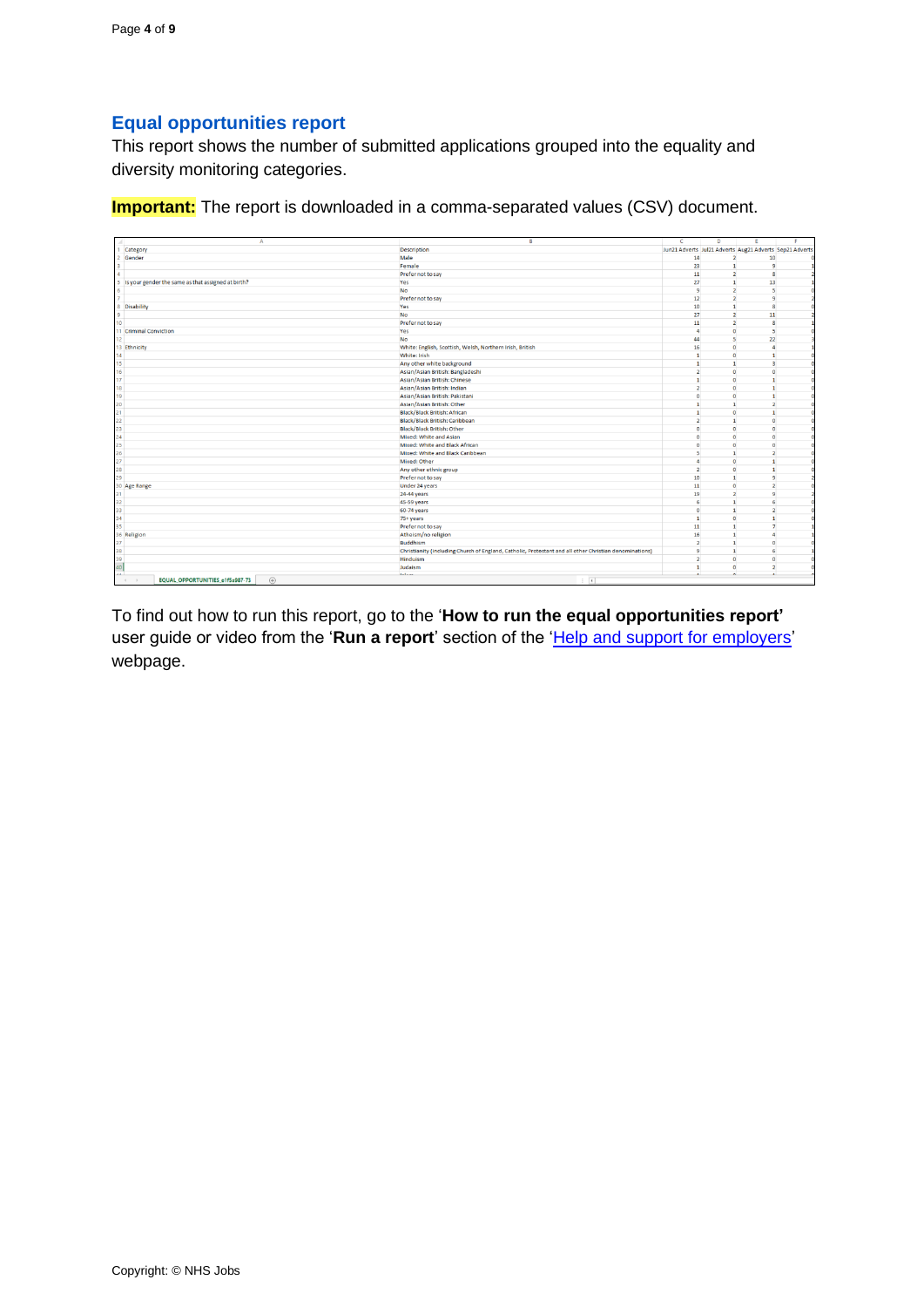#### <span id="page-4-0"></span>**Equal opportunities progress report**

This report shows the number and percentages of submitted applications, including applicants shortlisted or recruited, sorted by the equality and diversity monitoring categories.

**Important:** The report is downloaded in a comma-separated values (CSV) document.

| A                                                       |                                                                                                        | c                       | D             | F                       |                                               | G       |
|---------------------------------------------------------|--------------------------------------------------------------------------------------------------------|-------------------------|---------------|-------------------------|-----------------------------------------------|---------|
| Category                                                | <b>Description</b>                                                                                     | Applications %          |               |                         | Shortlisted % Short / Applied % Short / Short |         |
| Gender                                                  | Male                                                                                                   |                         | 26 30.23%     | 15                      | 57.69%                                        | 35.71%  |
|                                                         | Female                                                                                                 | 34                      | 39.53%        | 17                      | 50.00%                                        | 40.48%  |
|                                                         | Prefer not to say                                                                                      |                         | 23 26.74%     | 10                      | 43.48%                                        | 23.81%  |
| Is your gender the same as that assigned at birth?<br>5 | Yes                                                                                                    |                         | 42 48.84%     | 21                      | 50.00%                                        | 50,00%  |
|                                                         | <b>No</b>                                                                                              | 16                      | 18.60%        | 10                      | 62.50%                                        | 23.81%  |
|                                                         | Prefer not to say                                                                                      | 25                      | 29.07%        | 11                      | 44.00%                                        | 26.19%  |
| Disability<br>R                                         | Yes                                                                                                    |                         | 19 23,46%     | 13                      | 68.42%                                        | 20.00%  |
| ٥                                                       | <b>No</b>                                                                                              |                         | 42 51.85%     | 20                      | 47.62%                                        | 30,77%  |
| 10                                                      | Prefer not to say                                                                                      |                         | 22 27.16%     | 9                       | 40.91%                                        | 13.85%  |
| 11 Criminal Conviction                                  | Yes                                                                                                    |                         | 9 10.47%      | 6                       | 66.67%                                        | 14.29%  |
| 12                                                      | <b>No</b>                                                                                              |                         | 74 86.05%     | 36                      | 48.65%                                        | 85.71%  |
| 13 Ethnicity                                            | White: English, Scottish, Welsh, Northern Irish, British                                               |                         | 21 24.42%     | 6                       | 28.57%                                        | 14.29%  |
| 14                                                      | White: Irish                                                                                           | $\overline{2}$          | 2.33%         | $\overline{2}$          | 100.00%                                       | 4.76%   |
| 15 <sup>15</sup>                                        | Any other white background                                                                             | 5 <sup>1</sup>          | 5.81%         | $\overline{3}$          | 60.00%                                        | 7.14%   |
| 16 <sup>16</sup>                                        | Asian/Asian British: Bangladeshi                                                                       |                         | 2 2.33%       | $\overline{2}$          | 100.00%                                       | 4.76%   |
| 17                                                      | Asian/Asian British: Chinese                                                                           | $\overline{2}$          | 2.33%         | $\overline{2}$          | 100.00%                                       | 4.76%   |
| 18                                                      | Asian/Asian British: Indian                                                                            | $\overline{\mathbf{3}}$ | 3.49%         | $\mathbf{1}$            | 33.33%                                        | 2.38%   |
| 19                                                      | Asian/Asian British: Pakistani                                                                         | $\mathbf{1}$            | 1.16%         | $\mathbf{1}$            | 100.00%                                       | 2.38%   |
| 20                                                      | Asian/Asian British: Other                                                                             | $\overline{a}$          | 4.65%         | $\overline{2}$          | 50.00%                                        | 4.76%   |
| 21                                                      | <b>Black/Black British: African</b>                                                                    | $\overline{2}$          | 2.33%         | $\circ$                 | 0.00%                                         | 0.00%   |
| 22                                                      | Black/Black British: Caribbean                                                                         | $\overline{\mathbf{3}}$ | 3,49%         | $\overline{\mathbf{3}}$ | 100.00%                                       | 7.14%   |
| 23                                                      | <b>Black/Black British: Other</b>                                                                      | $\mathbf{O}$            | 0.00%         | $\Omega$                | 0.00%                                         | 0.00%   |
| 24                                                      | Mixed: White and Asian                                                                                 | $\bullet$               | 0.00%         | $\circ$                 | 0.00%                                         | 0.00%   |
| 25                                                      | Mixed: White and Black African                                                                         | $\mathbf{O}$            | 0.00%         | $\mathbf{0}$            | 0.00%                                         | 0.00%   |
| 26                                                      | Mixed: White and Black Caribbean                                                                       | R                       | 9,30%         | 5                       | 62.50%                                        | 11.90%  |
| 27                                                      | Mixed: Other                                                                                           |                         | 5 5.81%       | $\overline{\mathbf{3}}$ | 60.00%                                        | 7.14%   |
| 28                                                      | Any other ethnic group                                                                                 |                         | 3 3,49%       | $\mathbf{a}$            | 100.00%                                       | 7.14%   |
| 29                                                      | Prefer not to say                                                                                      |                         | 22 25.58%     | 9                       | 40.91%                                        | 21.43%  |
| 30 Age Range                                            | Under 24 years                                                                                         |                         | 13 15.12%     | $\overline{7}$          | 53.85%                                        | 16.67%  |
| 31                                                      | 24-44 years                                                                                            |                         | 32 37.21%     | 13                      | 40.63%                                        | 30.95%  |
| 32                                                      | 45-59 years                                                                                            |                         | 13 15.12%     | $\mathbf{q}$            | 69.23%                                        | 21,43%  |
| 33                                                      | 60-74 years                                                                                            | $\overline{\mathbf{3}}$ | 3.49%         | $\overline{2}$          | 66.67%                                        | 4.76%   |
| 34                                                      | 75+ years                                                                                              | $\overline{2}$          | 2.33%         | $\overline{2}$          | 100.00%                                       | 4.76%   |
| 35                                                      | Prefer not to say                                                                                      |                         | 20 23.26%     | 9                       | 45.00%                                        | 21,43%  |
| 36 Religion                                             | Atheism/no religion                                                                                    |                         | 22 25.58%     | $\mathbf{R}$            | 36.36%                                        | 19.05%  |
| 37                                                      | <b>Buddhism</b>                                                                                        | $\overline{\mathbf{3}}$ | 3.49%         | $\overline{\mathbf{3}}$ | 100.00%                                       | 7.14%   |
| 38                                                      | Christianity (including Church of England, Catholic, Protestant and all other Christian denominations) |                         | 17 19.77%     | $\ddot{q}$              | 52.94%                                        | 21.43%  |
| 39                                                      | Hinduism                                                                                               |                         | 2 2.33%       | $\mathbf{1}$            | 50.00%                                        | 2.38%   |
| 40                                                      | Judaism                                                                                                | R                       | 3.49%         | $\overline{2}$          | 66.67%                                        | 4.76%   |
| $\overline{a}$                                          | <b>And Alan</b>                                                                                        |                         | $A = A A A B$ | $\overline{a}$          | <b>ARR BAD</b>                                | A. medi |

To find out how to run this report, go to the '**How to run the equal opportunities progress**  report' user guide or video from the 'Run a report' section of the 'Help and support for [employers'](https://www.nhsbsa.nhs.uk/new-nhs-jobs-service/help-and-support-employers) webpage.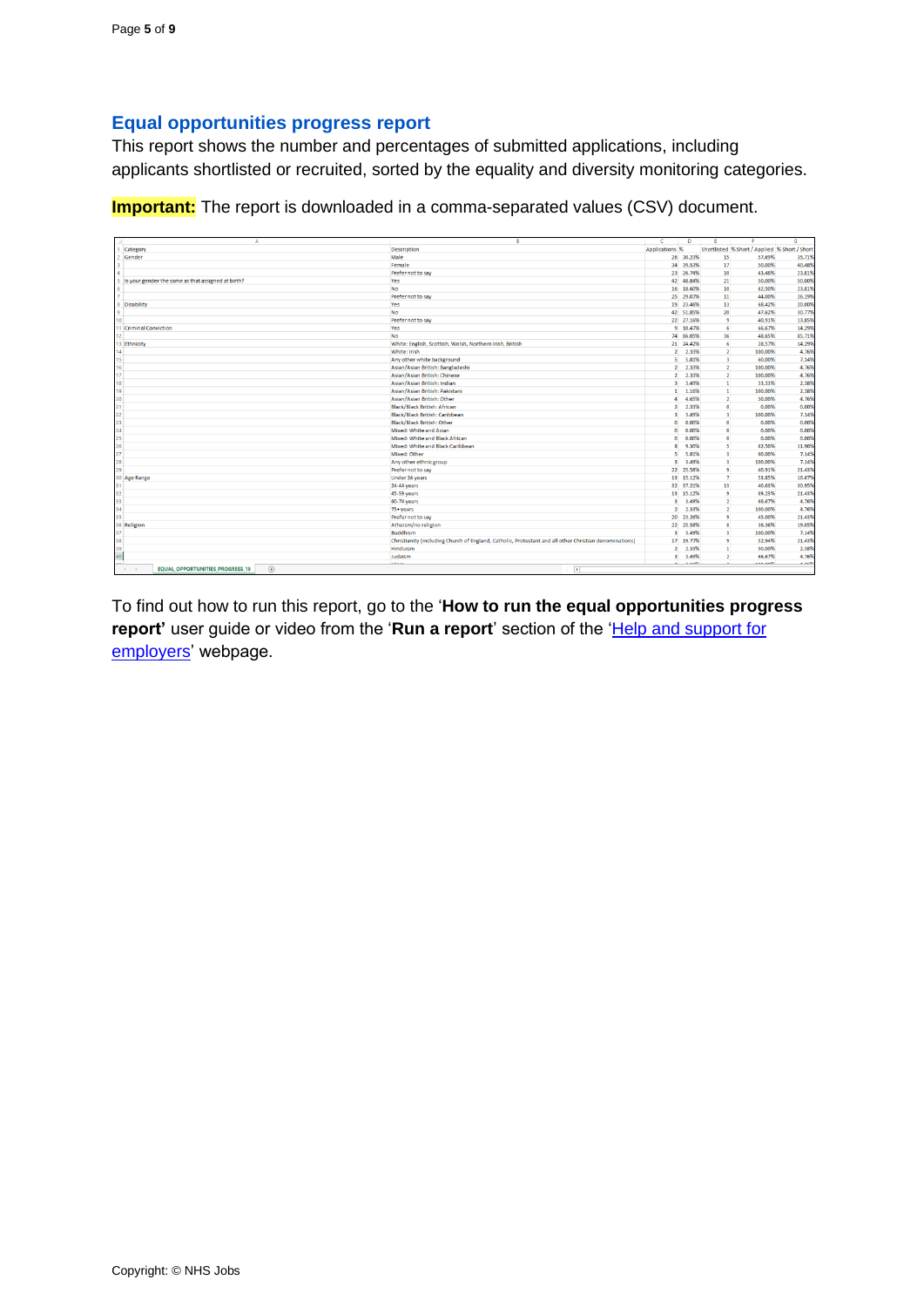# <span id="page-5-0"></span>**Equal opportunities for a specific job report**

This report shows the number of submitted applications for an individual job listing grouped by the equality and diversity monitoring categories.

**Important:** The report is downloaded in a comma-separated values (CSV) document.

| Δ                                                                  | $\mathbb{R}$                                                                                           | c                                                  | D              | E              |                | G                    |
|--------------------------------------------------------------------|--------------------------------------------------------------------------------------------------------|----------------------------------------------------|----------------|----------------|----------------|----------------------|
| Category                                                           | <b>Description</b>                                                                                     | Applications Shortlisted Interview Offer Recruited |                |                |                |                      |
| Gender                                                             | Male                                                                                                   | $\mathbf{1}$                                       | 1              | п              | $\mathbf{1}$   | $\sqrt{2}$           |
|                                                                    | Female                                                                                                 | $\overline{2}$                                     | $\mathbf{1}$   | $\mathbf{1}$   | $\mathbf{1}$   |                      |
|                                                                    | Prefer not to say                                                                                      | $\mathbf{1}$                                       | $\bullet$      | $\bullet$      | $\bullet$      | $\mathbf{0}$         |
| Is your gender the same as that assigned at birth?<br>5.           | Yes                                                                                                    | $\overline{\mathbf{3}}$                            | $\overline{2}$ | $\overline{2}$ | $\overline{2}$ | $\mathbf{1}$         |
|                                                                    | <b>No</b>                                                                                              | $\bullet$                                          | $\bullet$      | $\bullet$      | $\bullet$      | $\overline{0}$       |
|                                                                    | Prefer not to say                                                                                      | $\overline{1}$                                     | $\bullet$      | $\Omega$       | $\Omega$       | $\theta$             |
| Disability<br>8.                                                   | Yes                                                                                                    | $\mathbf{1}$                                       | $\mathbf{1}$   | $\mathbf{1}$   | -1             | $\mathbf{1}$         |
| 9                                                                  | <b>No</b>                                                                                              | $\overline{2}$                                     | $\mathbf{1}$   | 1              | $\mathbf{1}$   | $\overline{0}$       |
| 10 <sup>°</sup>                                                    | Prefer not to say                                                                                      | $\mathbf{1}$                                       | $\bullet$      | $\bullet$      | $\bullet$      | $\ddot{\phantom{0}}$ |
| 11 Criminal Conviction                                             | Yes                                                                                                    | $\Omega$                                           | $\bullet$      | $\mathbf 0$    | $\Omega$       | $\overline{0}$       |
| 12                                                                 | No                                                                                                     | $\lambda$                                          | $\overline{2}$ | $\overline{2}$ | $\overline{2}$ | $\mathbf{1}$         |
| 13 Ethnicity                                                       | White: English, Scottish, Welsh, Northern Irish, British                                               | $\mathbf{1}$                                       | $\bullet$      | $\mathbf{0}$   | $\bullet$      | $\overline{0}$       |
| 14 <sup>°</sup>                                                    | White: Irish                                                                                           | $\bullet$                                          | $\bullet$      | $\bullet$      | $\bullet$      | $\mathbf{0}$         |
| 15                                                                 | Any other white background                                                                             | n,                                                 | $\mathbf{1}$   | $\mathbf{1}$   | 1              | $\Omega$             |
| 16                                                                 | Asian/Asian British: Bangladeshi                                                                       | $\Omega$                                           | $\bullet$      | $\bullet$      | $\Omega$       | $\overline{0}$       |
| 17 <sup>2</sup>                                                    | Asian/Asian British: Chinese                                                                           | $\mathbf{1}$                                       | $\mathbf{1}$   | $\mathbf{1}$   | $\mathbf{1}$   | 1                    |
| 18                                                                 | Asian/Asian British: Indian                                                                            | $\bullet$                                          | $\bullet$      | $\bullet$      | $\bullet$      | $\Omega$             |
| 19                                                                 | Asian/Asian British: Pakistani                                                                         | $\sqrt{2}$                                         | $\bullet$      | $\mathbf{0}$   | $\mathbf{0}$   | $\overline{0}$       |
| 20                                                                 | Asian/Asian British: Other                                                                             | $\Omega$                                           | $\Omega$       | $\Omega$       | $\Omega$       | $\Omega$             |
| 21                                                                 | <b>Black/Black British: African</b>                                                                    | $\Omega$                                           | $\bullet$      | $\mathbf{0}$   | $\bullet$      | $\mathbf{0}$         |
| 22                                                                 | Black/Black British: Caribbean                                                                         | $\overline{0}$                                     | $\bullet$      | $\mathbf{0}$   | $\bullet$      | $\mathbf 0$          |
| 23                                                                 | <b>Black/Black British: Other</b>                                                                      | $\Omega$                                           | $\bullet$      | $\theta$       | $\Omega$       | $\Omega$             |
| 24                                                                 | Mixed: White and Asian                                                                                 | $\theta$                                           | $\bullet$      | $\Omega$       | $\bullet$      | $\Omega$             |
| 25                                                                 | Mixed: White and Black African                                                                         | $\Omega$                                           | $\bullet$      | $\bullet$      | $\bullet$      | $\Omega$             |
| 26                                                                 | Mixed: White and Black Caribbean                                                                       | $\Omega$                                           | $\bullet$      | $\mathbf{0}$   | $\Omega$       | $\overline{0}$       |
| 27                                                                 | Mixed: Other                                                                                           | $\Omega$                                           | $\bullet$      | $\mathbf 0$    | $\Omega$       | $\Omega$             |
| 28                                                                 | Any other ethnic group                                                                                 | $\Omega$                                           | $\bullet$      | $\Omega$       | $\bullet$      | $\Omega$             |
| 29                                                                 | Prefer not to say                                                                                      | $\mathbf{1}$                                       | $\bullet$      | $\mathbf{0}$   | $\mathbf{0}$   | $\overline{0}$       |
| 30 Age Range                                                       | Under 24 years                                                                                         | $\mathbf{1}$                                       | $\blacksquare$ | 1              | $\mathbf{1}$   | 1                    |
| 31                                                                 | 24-44 years                                                                                            | $\mathbf{1}$                                       | $\bullet$      | $\Omega$       | $\Omega$       | $\Omega$             |
| 32                                                                 | 45-59 years                                                                                            | n,                                                 | $\mathbf{1}$   | 1              | $\mathbf{1}$   | $\mathbf 0$          |
| 33                                                                 | 60-74 years                                                                                            | $\Omega$                                           | $\bullet$      | $\mathbf{0}$   | $\Omega$       | $\Omega$             |
| 34                                                                 | 75+ years                                                                                              | $\bullet$                                          | $\bullet$      | $\bullet$      | $\bullet$      | $\mathbf{0}$         |
| 35                                                                 | Prefer not to say                                                                                      | n,                                                 | $\bullet$      | $\Omega$       | $\Omega$       | $\Omega$             |
| 36 Religion                                                        | Atheism/no religion                                                                                    | n.                                                 | $\mathbf{0}$   | $\mathbf{0}$   | $\Omega$       | $\overline{0}$       |
| 37                                                                 | <b>Buddhism</b>                                                                                        | $\mathbf{1}$                                       | $\mathbf{1}$   | $\mathbf{1}$   | $\mathbf{1}$   | 1                    |
| 38                                                                 | Christianity (including Church of England, Catholic, Protestant and all other Christian denominations) | $\bullet$                                          | $\bullet$      | $\Omega$       | $\bullet$      | $\mathbf{0}$         |
| 39                                                                 | Hinduism                                                                                               | $\mathbf{0}$                                       | $\bullet$      | $\mathbf{0}$   | $\mathbf{0}$   | $\overline{0}$       |
| 40                                                                 | Judaism                                                                                                | $\mathbf{1}$                                       | 1              | 1              | $\mathbf{1}$   | $\bullet$            |
| as.<br>$(+)$<br><b>EQUAL OPPORTUNITIES VACANCY c4f</b><br>$A = -1$ | <b>Address</b><br>$\overline{A}$                                                                       | ۰                                                  | ×.             | ×              | $\sim$         |                      |

To find out how to run this report, go to the '**How to run the equal opportunities for a specific job report'** user guide or video from the 'Run a report' section of the 'Help and [support for employers'](https://www.nhsbsa.nhs.uk/new-nhs-jobs-service/help-and-support-employers) webpage.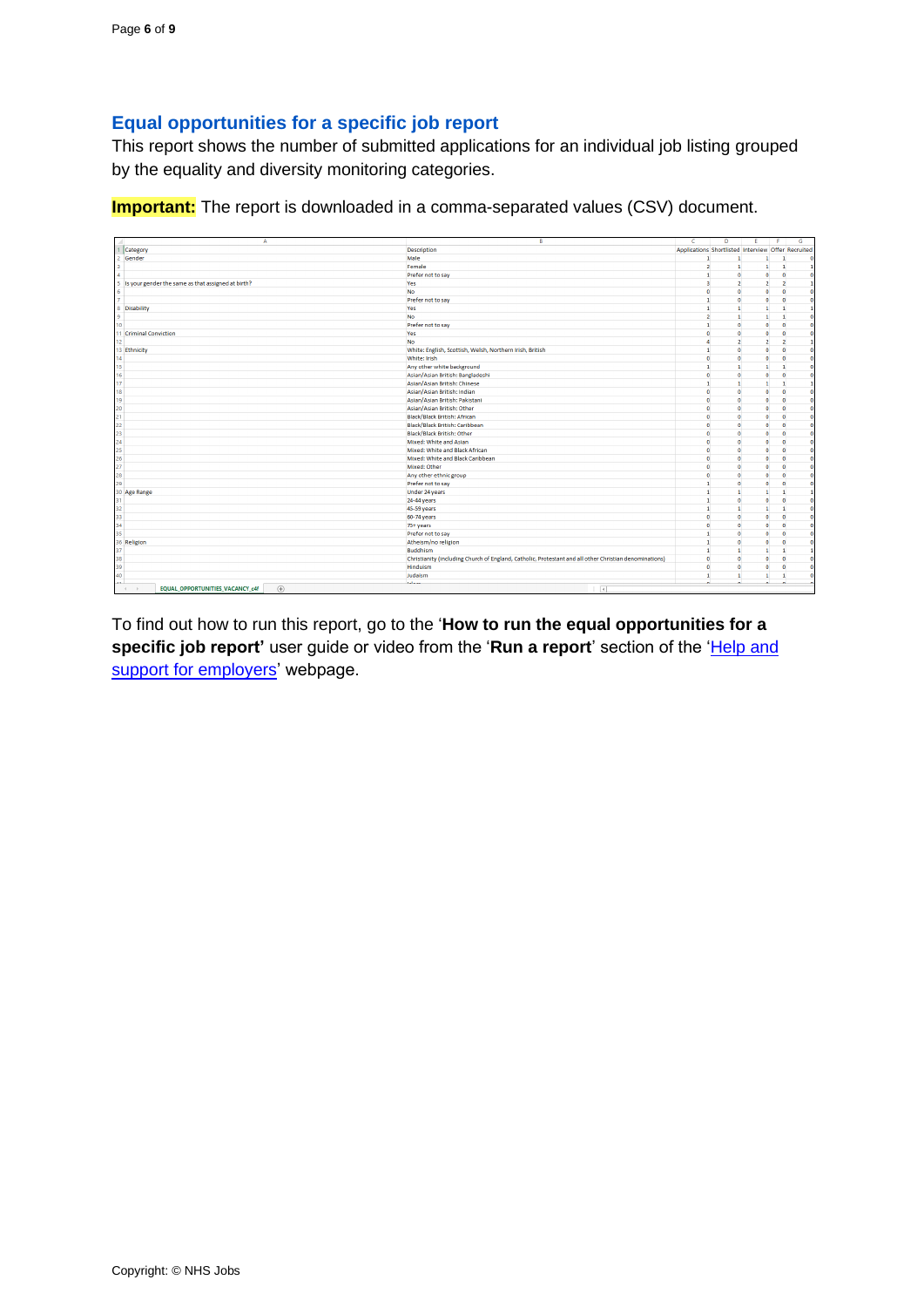## <span id="page-6-0"></span>**Vacancy numbers report**

This report shows the total number of jobs listings advertised per month to include job listings that are open, closed or both, the staff group, the pay scheme and pay band.

**Important:** The report is downloaded in a comma-separated values (CSV) document.

| <b>Staff Group</b>                               |          |  |  | Jun21 Adverts Jul21 Adverts Aug21 Adverts Sep21 Adverts Oct21 Adverts Nov21 Adverts Dec21 Adverts |
|--------------------------------------------------|----------|--|--|---------------------------------------------------------------------------------------------------|
| 2 Additional Clinical Services                   |          |  |  |                                                                                                   |
| 3 Additional Professional Scientific & Technical |          |  |  |                                                                                                   |
| 4 Administrative & Clerical                      |          |  |  |                                                                                                   |
| 5 Allied Health Professionals                    |          |  |  |                                                                                                   |
| 6 Estates & Ancillary                            |          |  |  |                                                                                                   |
| 7 Healthcare Scientists                          |          |  |  |                                                                                                   |
| 8 Medical & Dental                               |          |  |  |                                                                                                   |
| 9 Nursing & Midwifery Registered                 |          |  |  |                                                                                                   |
| 10 Students                                      |          |  |  |                                                                                                   |
| VACANCY NUMBERS b944194a-3623-4                  | $^{(+)}$ |  |  |                                                                                                   |

To find out how to run this report, go to the '**How to run the vacancy numbers report'** user guide or video from the 'Run a report' section of the 'Help and support for employers' webpage.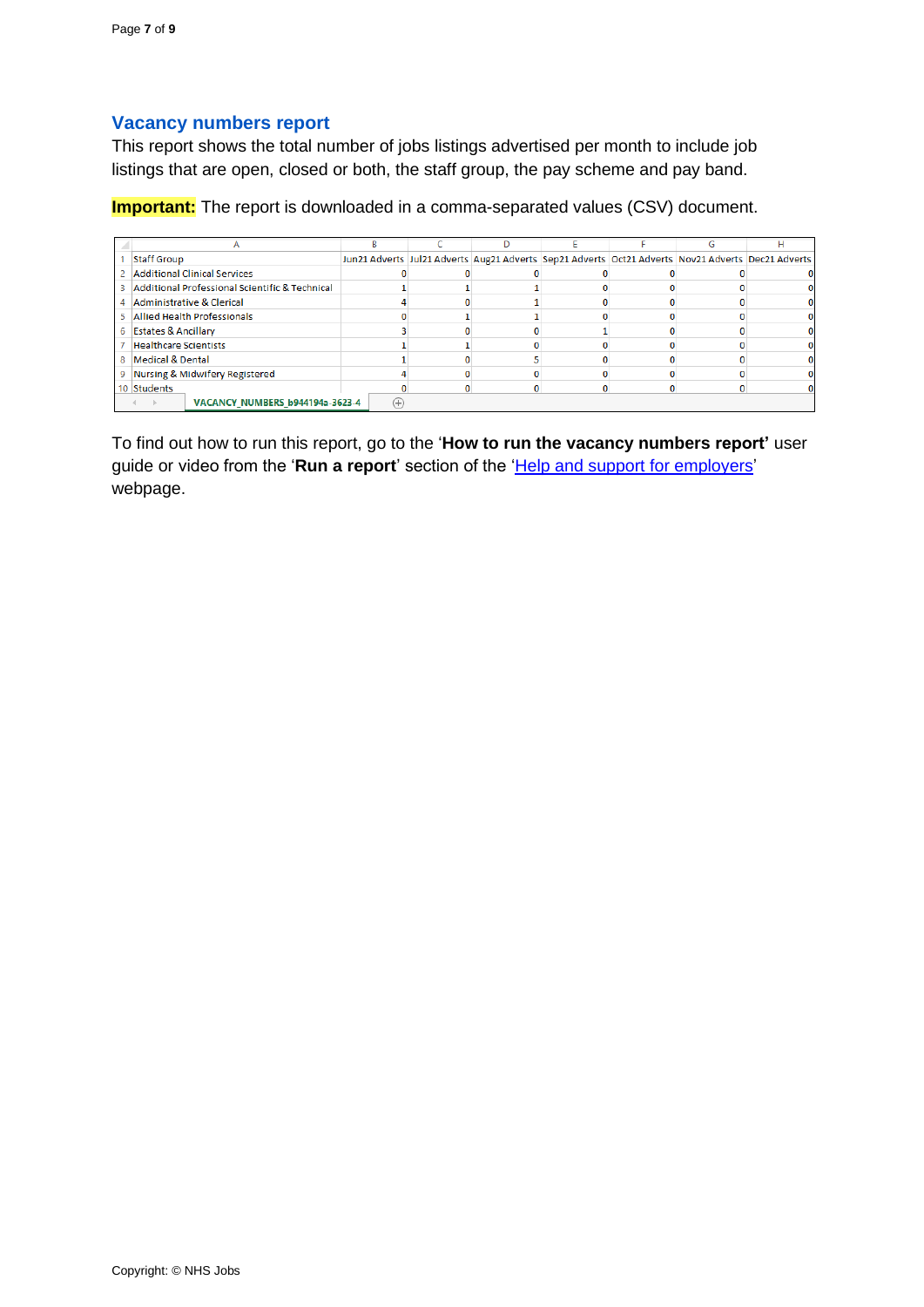#### <span id="page-7-0"></span>**Time taken to hire report**

This report shows the average number of days (in a five-day format) between different recruitment stages. For example, the average time between publishing a job listing to completing shortlisting.

**Important:** The report is downloaded in a comma-separated values (CSV) document.

| Staff Group                                    |                                 |     |      | Advert Created to Advert Published (Days) Advert Published to Conditional Offer (Days) Advert Published to Start Date (Days) Advert Published to Advert Closed (Days) Advert Closed (Days) Advert Closed to Shortlisting Compl |      |      |  |
|------------------------------------------------|---------------------------------|-----|------|--------------------------------------------------------------------------------------------------------------------------------------------------------------------------------------------------------------------------------|------|------|--|
| Additional Clinical Services                   |                                 |     |      |                                                                                                                                                                                                                                |      |      |  |
| Additional Professional Scientific & Technical |                                 |     |      |                                                                                                                                                                                                                                |      |      |  |
| <b>Administrative &amp; Clerical</b>           |                                 | 8.8 | 65.5 | 83.5                                                                                                                                                                                                                           |      | 15.3 |  |
| <b>Allied Health Professionals</b>             |                                 | 0.5 |      |                                                                                                                                                                                                                                | 30.5 |      |  |
| <b>Estates &amp; Ancillary</b>                 |                                 |     |      |                                                                                                                                                                                                                                | 15.5 |      |  |
| <b>Healthcare Scientists</b>                   |                                 |     |      |                                                                                                                                                                                                                                |      |      |  |
| 8 Medical & Dental                             |                                 |     |      |                                                                                                                                                                                                                                |      |      |  |
| 9 Nursing & Midwifery Registered               |                                 |     |      |                                                                                                                                                                                                                                |      |      |  |
| 10 Students                                    |                                 |     |      |                                                                                                                                                                                                                                |      |      |  |
| $-4$ $-1$                                      | TIME TO HIRE 6a369d11-9ef2-4827 | (4) |      |                                                                                                                                                                                                                                |      |      |  |

To find out how to run this report, go to the '**How to run the time taken to hire report'** user guide or video from the 'Run a report' section of the 'Help and support for employers' webpage.